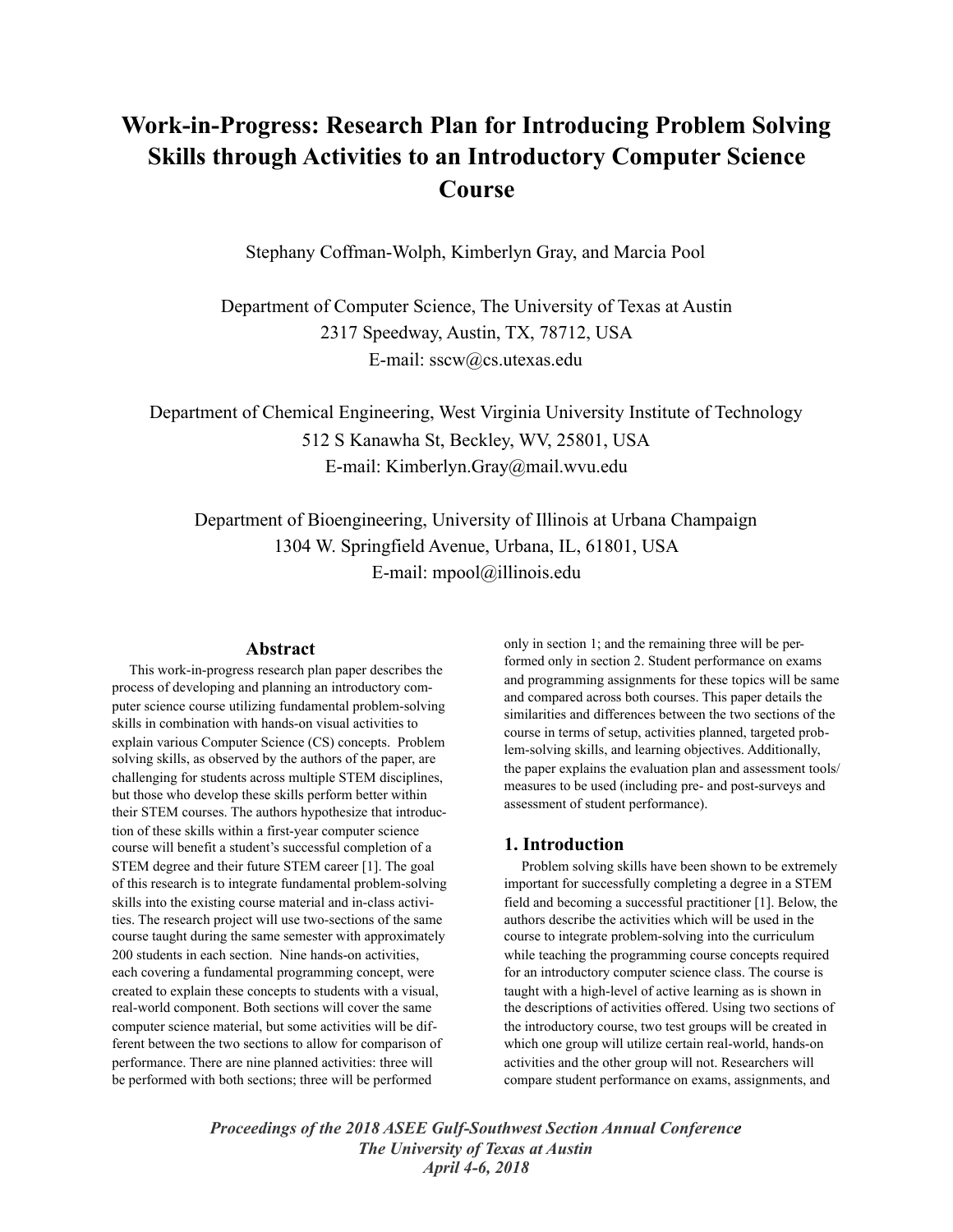other course work between the two groups. Additionally, all students in the course will be surveyed to identify their views on the in-class activities.

# **2. Course Learning Objectives**

 This introductory computer science course is entitled "Elements of Programming and Problem Solving" (CS303e). The students will learn the basics of a high-level programming language, Python, and problemsolving techniques for both numerical and scientific problems. CS303e is part of the "Elements of Computing" certificate program in the Computer Science Department at The University of Texas at Austin. The certificate program courses are designed to allow students from a variety of majors to develop an understanding of the technologies they will encounter in life and to gain important computer skills valuable in the job market. Thus, the student population is highly diverse and includes students from the business school, the communication school, other STEM fields, several engineering fields, and computer graphics. Given CS303e is an introductory course, it assumes no prior technical or computer science background and has no prerequisites. Learning objectives designed to guide the content delivered are as follows. By the end of the course students will be able to (1) define, in their own words, the basics of computer architecture; (2) explain, to a classmate, the basics of the special features of the Python language; (3) explain, to a classmate, the basics of the Python Syntax and how they are used; (4) explain and use correctly the basics of programming (i.e., variables, arrays/lists, if statements, loops, functions, classes, etc.); (5) create Python programs to solve problems using the correct syntax; and (6) use Python programming knowledge to create Python programs to solve numerical and scientific problems. The measurement instruments used to evaluate the learning objectives will be used as part of the assessment process for this study.

## **3. Course Design**

## **3.1 Summary of Proposed Study**

 Nine, hands-on activities have been developed and used to aid college students in learning introductory programming concepts [2,3]; these activities were inspired by the work of "CS Unplugged" [4,5]. These activities have been used in introductory classes to supplement traditional lecture, with anecdotal positive feedback from students. To evaluate the effectiveness of these activities, the authors propose to use different activities in two sections of an introductory programming course, taken by students minoring in computer science or receiving a certificate in computer science, and compare the student performance on these topics.

 Both sections (known as A and B) of the course are offered as MWF, fifty-minute sessions in the afternoon (1:00 pm and 3:00 pm) and will share the same instructor, four graduate teaching assistants (TAs), and two undergraduate proctors. In other words, the teaching staff will be consistent across both sections and grading of student work will be consistent between sections as well (e.g. question 2) on variables will be graded by the same person on all exams for both sections). Students enroll in sections by their preference or as permitted by their schedule, and the composition of each class by student background and major will be examined at the end of the course. Course attendance will also be recorded, as Friday afternoon sessions have a history of higher number of absences.

 Of the nine total activities, three will be used in both sections (A and B), three will be used in only section A, and three will be used in only in section B. Lecture material for these topics will be the same in both sections of the class. An overview of the activities and placement of the activity in the course schedule is shown in Table 1. Both sections will use the "Understanding Variables and Arrays with Paper Bags" activity in the first two weeks of the course so that students in each section can become comfortable with the idea of a real-world activity to explain a programming concept. Then section A will have activities that focus on arrays, try/catch statements, and sorting algorithms while section B activities will focus on if statements, loops, and classes. Both groups will have the same activity on for and while loops in week four as well as a recursion activity in week thirteen.

 For each activity, students will have one or two assignments, one low stakes quiz, and one exam to measure their skill development. Exam one will cover four activities: two of the shared activities and one separate activity for each section. Exam two will cover three activities: one for section A and two for section B. Exam three will cover two activities: one shared activity and one for section A. Table 1 illustrates the specific activities and the section(s) that the activity will be performed for each exam. The course content and topics covered for both sections will be the same. The only difference will be which activities are performed in each section (Table 1). Additionally, the exam topics and types of questions will be the same for both sections with multiple versions of the exam distributed in both sections. **3.2 Selection of Activities for Each Course Section** 

 As stated above nine total activities will be used during the course with each section completing six of these activities (three overlapping (both sections A and B) and three different (three unique to section A and three unique to section B)). Each of the activities attempts to use real-world problems or examples students are familiar with to help illustrate and explain the computer programming concept. Table 1 provides a summary of each activity, the activity type, the skills covered by each activity, the section(s) in which the activity will be performed, the week during the semester, and the exam that will cover the topic.

 The activities completed in both sections of the introductory programming course were selected for a particular

*Proceedings of the 2018 ASEE Gulf-Southwest Section Annual Conference The University of Texas at Austin April 4-6, 2018*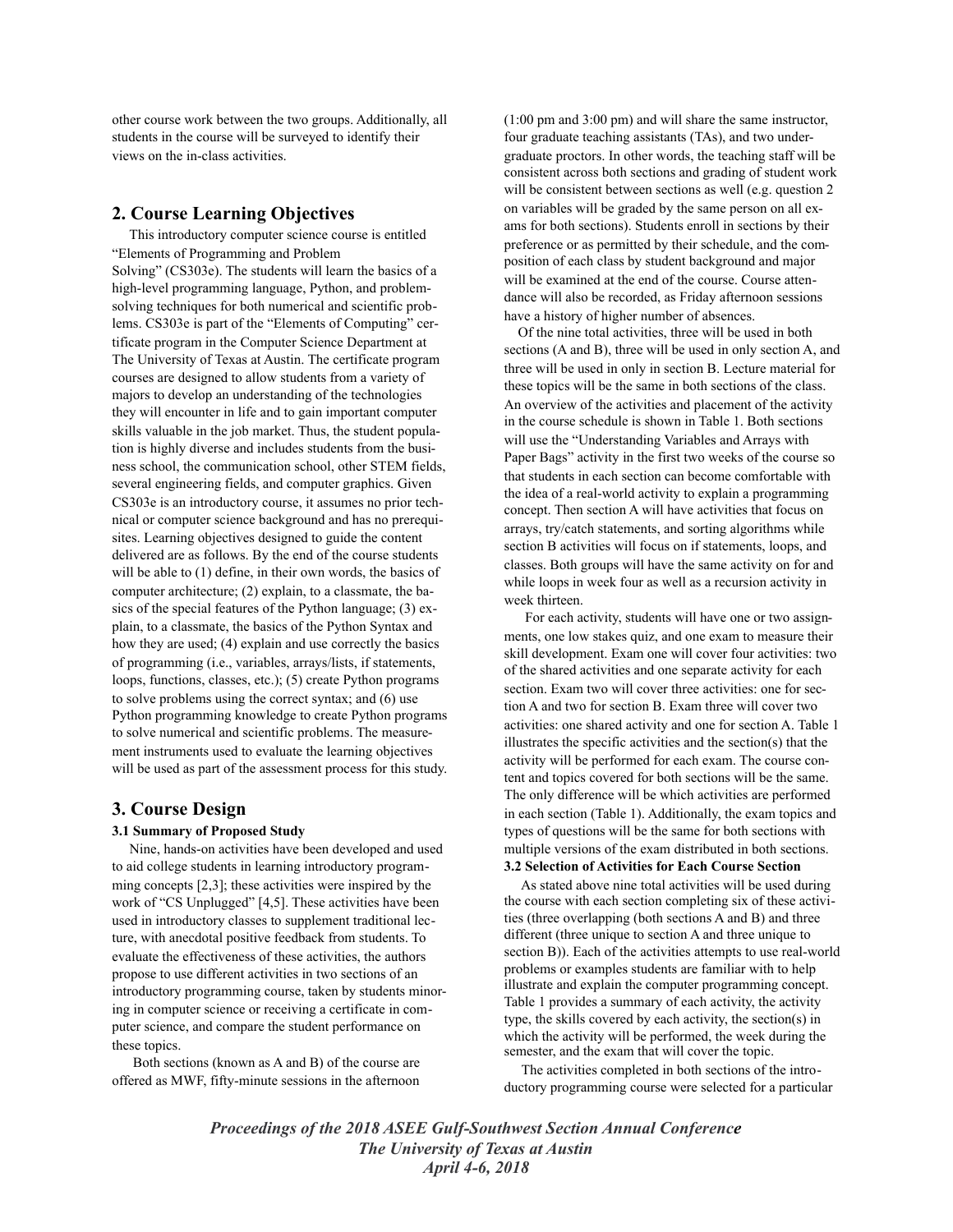reason. The first joint activity, which is performed in the second week, sets the tone of the course and allows students to become familiar with the active learning concept. The second joint activity "Loops with Music" was selected because loops and conditional statements are important fundamental programming concepts. The third joint activity, recursion, was selected because the authors' experiences teaching have found this to be an extremely difficult topic for students to grasp. The remaining activities were divided between section A and B in order to divide skills and spread the activities throughout the semester.

#### **3.2 Summary of Activity Types**

 The materials for each activity are low/minimal cost and use items that are readily available or easily attainable. There are three types of activities: Demo, Groups in Lecture, and Hybrid (demo and groups in lecture). All three types incorporate elements from active learning. The demos tend to need fewer supplies for the entire classroom, and most of the "action" happens in the front of the lecture style classroom. During the demos, students will attempt to do related problems/questions individually and then work with the students near them in pairs or in small groups. With the groups in lecture activities, students will be placed into groups for the duration of the activity with the instructor, TAs, and proctors visiting individual groups throughout the activity to provide guidance, feedback, and at times to just check-in. In other words, the "action" happens completely within the group (and each group will need a set of supplies). With the hybrid model, the majority of the "action" still happens at the front of the room (as with the demo), but the students will be placed in groups (like a group in lecture activity) to complete related tasks while receiving feedback from the instructor, TAs, and proctors visiting groups throughout the activity.

 Of the nine activities, five are demos, three are groups in lecture, and one is a hybrid. The demo activities are the easiest to do within large lecture hall style classrooms. The activities that require groups requires more pre-planning and resources. (This pre-planning includes deciding how to divide the students, where they will sit, how many of the TAs or proctors can attend, prepackaging the supplies for each group, etc.).

 It has been the authors' observation that students often have difficulty understanding fundamental programming concepts because they cannot relate the new information to their experiences. These activities were designed to help bridge the gap and, hopefully, help the students become better programmers. Up to this point, the authors have been working on anecdotal evidence only. In order to determine if the activities are having the desired outcome, the experiment outlined within this paper was designed to allow for formal assessment. The authors will use the outcomes of this experiment to alter the already designed activities or create new activities.

## **References**

[1] J. Wai, D. Lubinski, and C.P. Benbow, "Spatial Ability for STEM Domains: Aligning Over 50 Years of Cumulative Psychological Knowledge Solidifies Its Importance," Journal of Educational Psychology, vol. 101, no. 4, pp. 817-835, November 2009.

[2] Coffman-Wolph, S., Innovative Activities to Teach Computer Science Concepts Inside the Classroom and at Outreach Events Paper presented at 2016 ASEE Annual Conference & Exposition, New Orleans, Louisiana. 10.18260/p.25715, June 2016.

[3] Coffman-Wolph, S., Fun, Innovative Computer Science Activities for the Classroom and Outreach Paper presented at 2017 ASEE Annual Conference & Exposition, Columbus, Ohio. <https://peer.asee.org/28394>, June 2017.

[4] T. Bell, et al., "Computer Science Unplugged: School Students Doing Real Computing Without Computers," Computing and Information Technology Research and Education, New Zealand (CITRENZ), vol. 13, no. 1, pp. 20-29, 2009.

[5] T. Bell, et al., CS Unplugged: Computer Science without a Computer. www.csunplugged.org., 2015.

# **4. Summary**

| <b>Name</b>                                                     | <b>Type</b> | <b>Summary</b>                                                                                                                                                                                        | <b>Skills</b>                 | <b>Class</b>                      |
|-----------------------------------------------------------------|-------------|-------------------------------------------------------------------------------------------------------------------------------------------------------------------------------------------------------|-------------------------------|-----------------------------------|
| Understanding<br>Variables and<br>Arrays with<br>Paper Bags [2] | Demo        | The instructor demonstrates the<br>various types and sizes of variables<br>with labeled bags or bins.<br>Additionally, demonstrate that only<br>one value can be stored in any bag/<br>bin at a time. | Variables<br>Arrays<br>Syntax | <b>Both</b><br>(Week 2)<br>Exam 1 |

# *Proceedings of the 2018 ASEE Gulf-Southwest Section Annual Conference The University of Texas at Austin April 4-6, 2018*

#### Table 1: